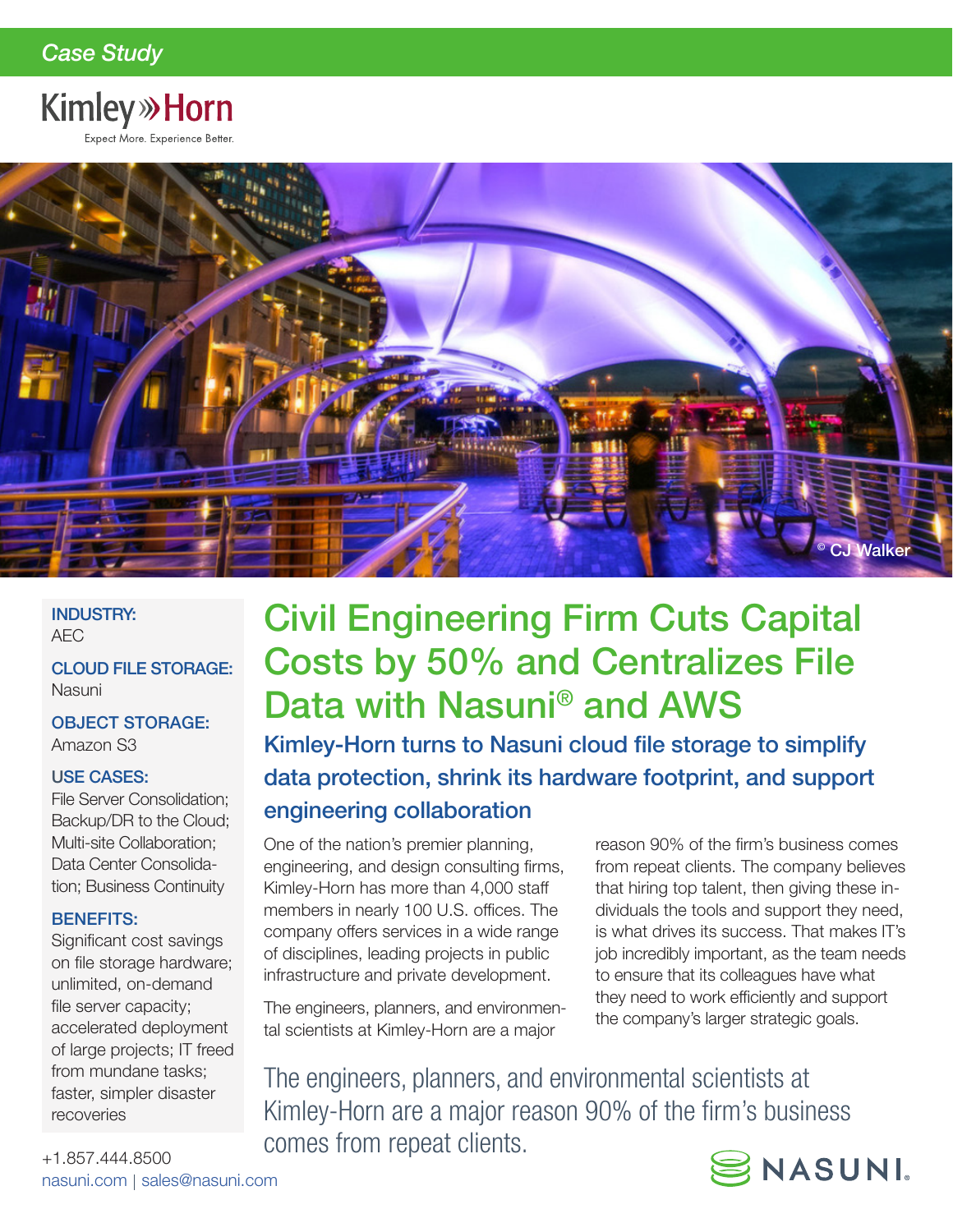For a highly distributed organization like Kimley-Horn, this was an enormous challenge especially with regard to files. "Our file data was siloed in 80+ locations across the country, stuck in these islands of direct-attached storage," explains Chris Stetson, Vice President, IT Infrastructure at Kimley-Horn. "Every time we came up with an exciting idea that would help the business, we realized, well, that will only work if we have the data in one place. Our siloed file data was always the roadblock."

*Instead of maintaining file storage hardware at each site, Kimley-Horn now relies on Nasuni Edge Appliances, lightweight virtual machines that cache copies of frequently accessed files locally for fast access.*

*Nasuni Edge Appliance VMs, deployed on less expensive servers, drastically reduce the need for local storage.*

Then Kimley-Horn discovered Nasuni cloud file storage.

## Nasuni and AWS

Instead of maintaining file storage hardware at each site, Kimley-Horn now relies on Nasuni Edge Appliances, lightweight virtual machines that cache copies of frequently accessed files locally for fast access. At the same time, Nasuni ensures all file data scales in unlimited object storage. The back-end object storage Kimley-Horn chose for Nasuni is Amazon Simple Storage Service (S3) from Amazon Web Services (AWS).

With the combination of Nasuni and Amazon S3, the company gains unlimited, cost-effective file server capacity, plus georedundant data protection. With several offices in hurricane-prone areas in Texas and Florida, Kimley-Horn regarded this as essential. "We took the extra step of replicating our data in one AWS region to another AWS region for that oncein-a-lifetime event," says Stetson. "I feel more comfortable having those different copies of our data separated by thousands of miles."

Together, Nasuni and AWS give Kimley-Horn many new advantages, including:

### Flexible, On-demand Capacity

Kimley-Horn no longer has to over-purchase storage to account for unexpected file data growth. The access to unlimited, on-demand capacity in the cloud could allow the firm to consolidate to a single data center.

 $\frac{1}{\sqrt{2}}$ Nasuni decreases the capital costs in our offices because we don't have to buy so much excess capacity.

> —John Ferguson, SAN Manager & Virtualization Engineer at Kimley-Horn

## 50% Lower Capital Costs

In the past, the firm had to provision at least 10TB of file storage capacity per office on Dell or HPE servers with large Direct-Attached Storage (DAS) arrays. IT was forced to buy as much capacity as possible because it would have been too difficult to expand on-demand if file data grew unexpectedly. But the average office was typically using only 40% to 50% of its purchased file storage capacity. The servers also needed to support the local VDI deployment and ensure fast file access for non-local users.

Nasuni simplifies this infrastructure. Today, Kimley-Horn has a standardized edge configuration for all its remote offices. Nasuni Edge Appliance VMs, deployed on less expensive servers, drastically reduce the need for local storage. Kimley-Horn can standardize on a smaller server with a single CPU, vastly reduced DAS footprint and less RAM – reducing the cost of each server by around 50%. And those non-local users can access a DFS namespace linked to a Nasuni Edge Appliance for fast access.

"Nasuni decreases the capital costs in our offices because we don't have to buy so much excess capacity," says SAN Manager & Virtualization Engineer John Ferguson. "It simplifies our purchasing, lowers our costs, and simplifies our support, since we know that every office can have pretty much the same model server and cache underneath the Nasuni VMs."

The access to unlimited, on-demand capacity in the cloud could allow Kimley-Horn to consolidate to a single data center.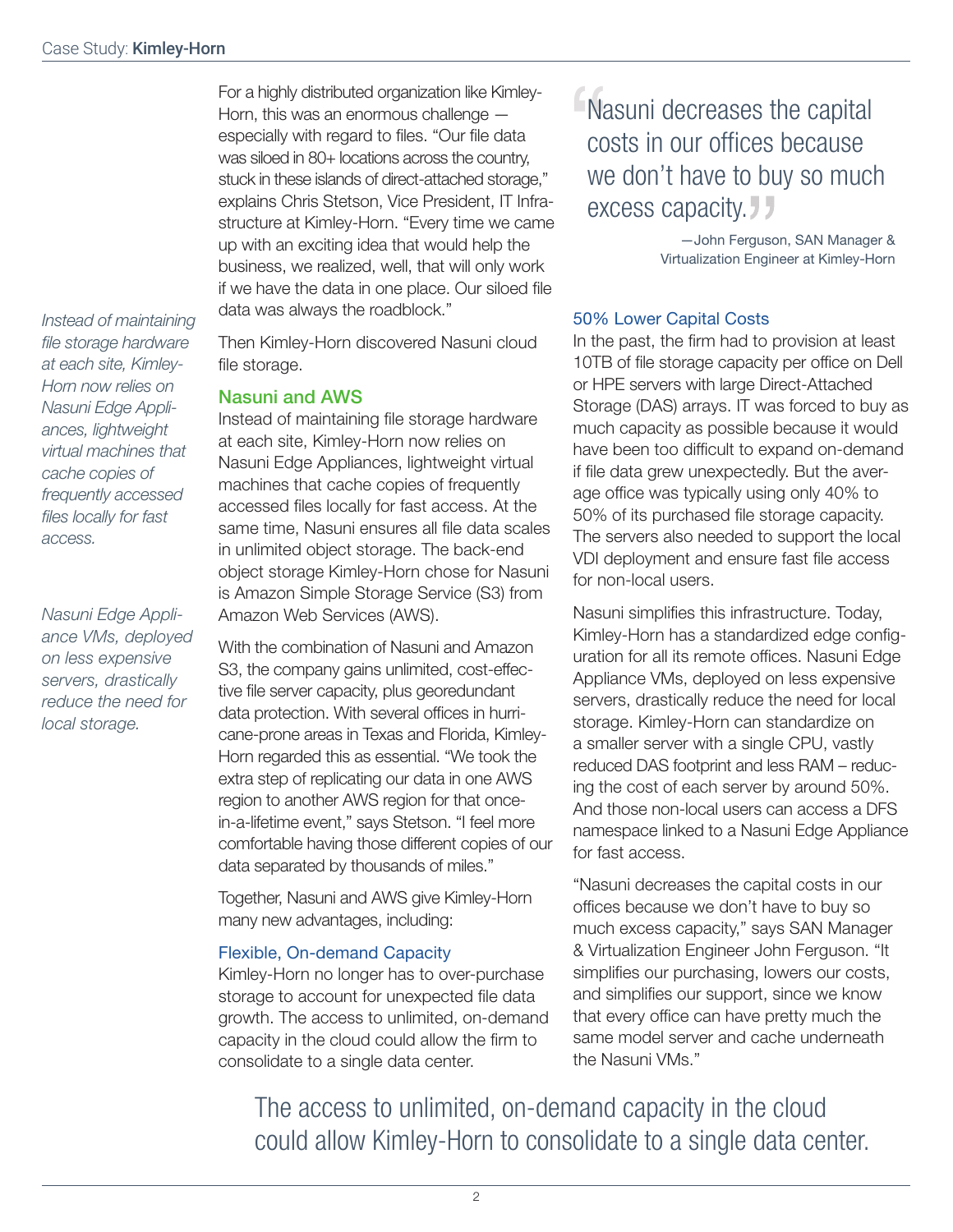# Case Study: **Kimley-Horn**

# Smaller Data Center Footprint

Nasuni allows the firm to reduce the file storage footprint in its two data centers. Nasuni Edge Appliance VMs backed by Pure Storage and Tintri arrays cache copies of just the frequently accessed files in each data center, reducing the amount of local flash storage needed to serve files, and ensuring that file storage scales in AWS instead of crowding high-performance hardware.

# Fast, Efficient Collaboration

The firm operates as a single profit center, so when one office has too much work, and another has extra bandwidth, the company wants to be able to utilize those engineers. For major projects, Kimley-Horn also needs to leverage its top talent, no matter where those engineers sit. This was challenging with its previous infrastructure, but high-speed file synchronization and Nasuni Global File Lock® technology allow colleagues in different offices to collaborate quickly on shared files without version conflicts — even the large, complex CAD models that strain or break existing file sharing and collaboration solutions.

"We work in AutoCAD, and you can't work over the wire on these files," says Stetson. "Nasuni gives us the option to collaborate through the caching appliances across different locations and bring the data to our engineers, giving them local performance, even though the project file's real home in Amazon S3 might be thousands of miles away. This is especially important now that business travel has been minimized due to the pandemic."

# Accelerated Project Deployment

Enhanced collaboration allows the company to get projects for its largest clients off the ground faster. "We've accelerated deployments for some nationwide projects, where five offices at a time are having to work on the same project," says Stetson. "The engineers really like the fast collaboration with Nasuni, and having only one copy of the data and not several spread across the country."

# Simpler Data Protection

With Nasuni Continuous File Versioning®, a complete, immutable version history of every file is automatically and securely stored in the cloud. This eliminates the need for separate backup while improving recovery points and recovery times. Plus, it's hands off.



# Less Plate Spinning, More Strategic Value

For IT, the simplicity of the Nasuni platform means less time managing storage, backup, VDI environments, and more. "If we can free up IT time from essentially keeping all these plates spinning, then our team can generate more value by focusing on more strategic work," says Ferguson. "In the past we had six people maintaining file servers. A whole other team was just managing virtual desktops. Now that our file data is in Nasuni, these people can do other things for the company."

Na<br>CO<br>CO Nasuni gives us the option to collaborate through the caching appliances across different locations and bring the data to our engineers, giving them local performance, even though the project file's real home in Amazon S3 might be thousands of miles away.

> —Chris Stetson, Vice President, IT Infrastructure at Kimley-Horn

*High-speed file synchronization and Nasuni Global File Lock® technology allow colleagues in different offices to collaborate quickly on shared files without version conflicts — even the large, complex CAD models that strain or break existing file sharing and collaboration solutions.*